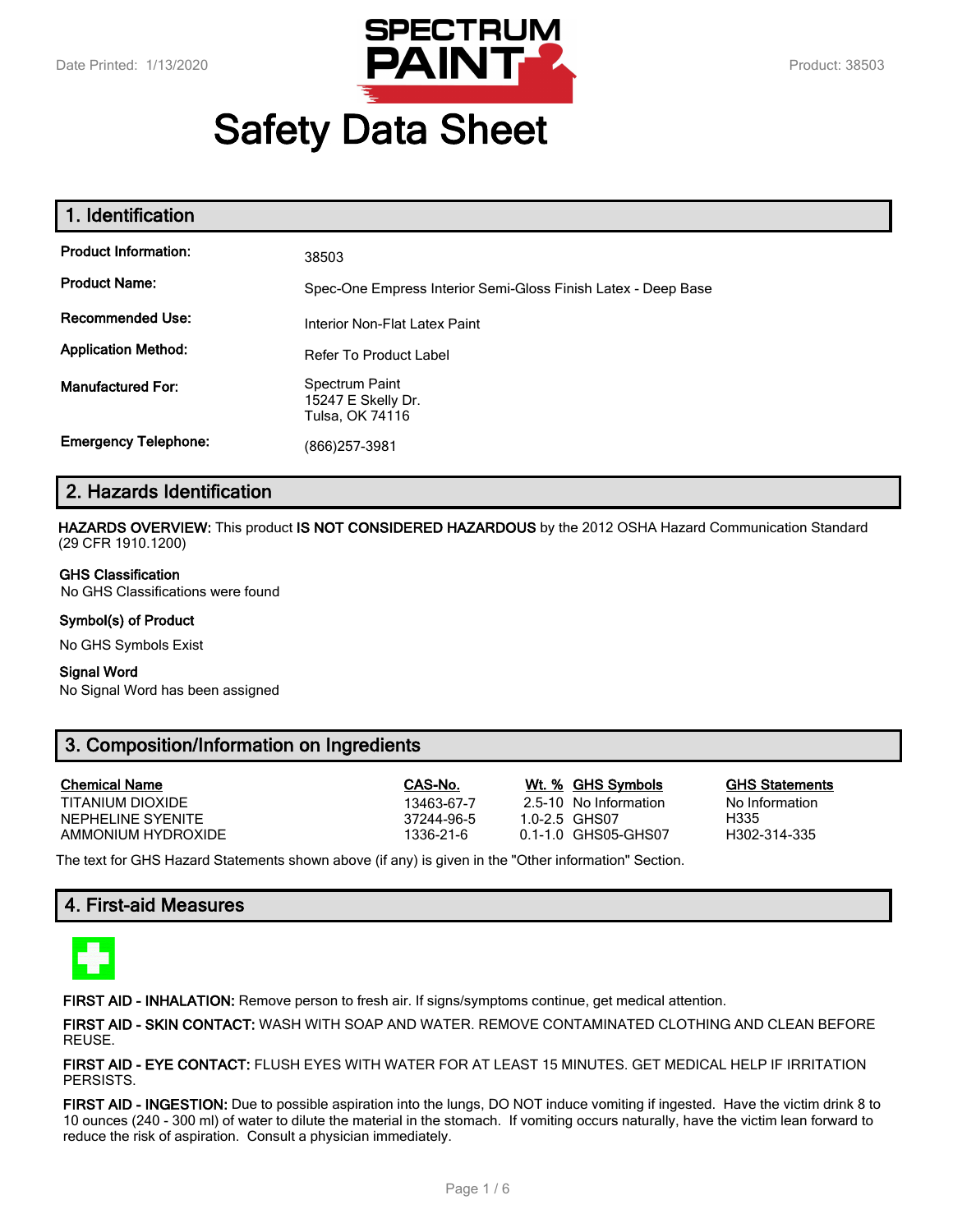# **5. Fire-fighting Measures**

**UNUSUAL FIRE AND EXPLOSION HAZARDS:** Container may rupture on heating.

**SPECIAL FIREFIGHTING PROCEDURES:** Use a self-contained breathing apparatus with full facepiece operated in pressuredemand or other positive pressure mode. USE WATER SPRAY TO COOL FIRE EXPOSED CONTAINERS.

**EXTINGUISHING MEDIA:** Carbon Dioxide, Dry Chemical, Foam, Water Fog

# **6. Accidental Release Measures**

#### **ENVIRONMENTAL PRECAUTIONS:** No Information

**STEPS TO BE TAKEN IN CASE MATERIAL IS RELEASED OR SPILLED:** ISOLATE HAZARD AREA AND KEEP UNNECESSARY PEOPLE AWAY. DO NOT ALLOW THE LIQUID TO ENTER INTO ANY SEWERS, ONTO THE GROUND OR INTO ANY BODY OF WATER. FOR LARGE SPILLS, USE A DIKE AND PUMP INTO APPROPRIATE CONTAINERS. SMALL SPILLS, DILUTE WITH WATER AND RECOVER OR USE NON-COMBUSTIBLE ABSORBENT MATERIAL AND SHOVEL INTO WASTE CONTAINERS.

# **7. Handling and Storage**



**HANDLING:** KEEP FROM FREEZING.

**STORAGE:** Store in a cool dry area. KEEP OUT OF REACH OF CHILDREN.

# **8. Exposure Controls/Personal Protection**

| Ingredients with Occupational Exposure Limits |                      |                       |                          |                         |
|-----------------------------------------------|----------------------|-----------------------|--------------------------|-------------------------|
| <b>Chemical Name</b>                          | <b>ACGIH TLV-TWA</b> | <b>ACGIH-TLV STEL</b> | <b>OSHA PEL-TWA</b>      | <b>OSHA PEL-CEILING</b> |
| TITANIUM DIOXIDE                              | $10 \text{ mg/m}$    | N.E.                  | 15 mg/m3 (Total<br>dust) | N.E.                    |
| NEPHELINE SYENITE<br>AMMONIUM HYDROXIDE       | N.E.<br>25ppm        | N.E.<br>35 ppm        | 5 mg/kg<br>N.E.          | N.E.<br>N.E.            |

**Further Advice: MEL = Maximum Exposure Limit OES = Occupational Exposure Standard SUP = Supplier's Recommendation Sk = Skin Sensitizer N.E. = Not Established**

#### **Personal Protection**



**RESPIRATORY PROTECTION:** In order to avoid inhalation of spray-mist and sanding dust, all spraying and sanding must be done wearing adequate respirator.



**SKIN PROTECTION:** Sensitive individuals should wear gloves to prevent repeated contact.



**EYE PROTECTION:** Safety glasses with side-shields



**OTHER PROTECTIVE EQUIPMENT:** No Information



**HYGIENIC PRACTICES:** Wash hands before eating, drinking, or smoking.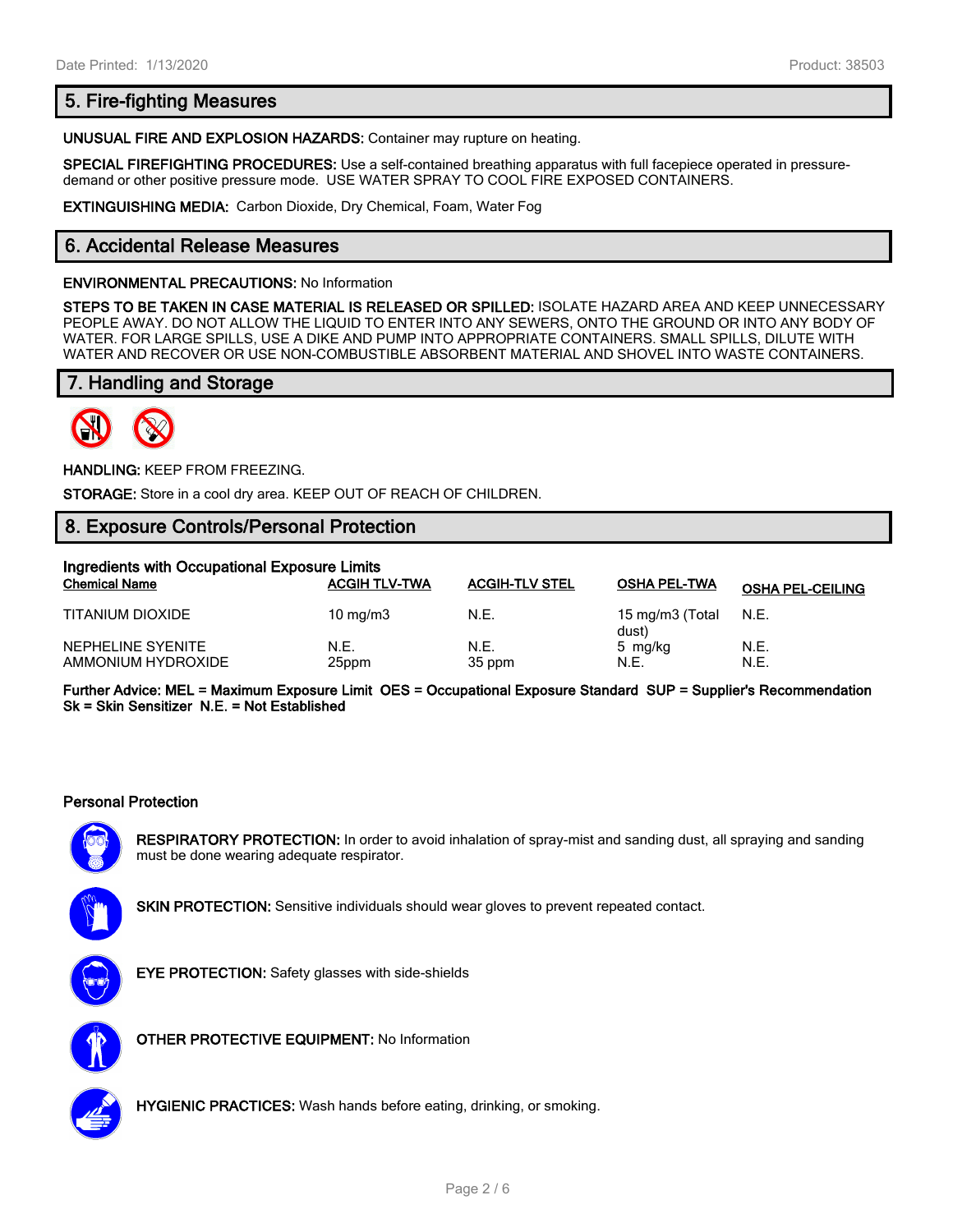# **9. Physical and Chemical Properties**

| Appearance:<br>Odor:<br>Density, Ib/gal:<br>Freeze Point, °C:<br><b>Solubility in Water:</b><br>Decomposition temperature, °C | Thick Liguid<br>Slight Ammonia Odor<br>$8.85 - 9.25$<br>No Information<br>No Information<br>No Information | <b>Physical State:</b><br><b>Odor Threshold:</b><br>pH:<br>Viscosity:<br>Partition Coefficient, n-octanol/<br>water: | Liguid<br>No Information<br>No Information<br>No Information<br>No Information |
|-------------------------------------------------------------------------------------------------------------------------------|------------------------------------------------------------------------------------------------------------|----------------------------------------------------------------------------------------------------------------------|--------------------------------------------------------------------------------|
| Boiling Range, °C:                                                                                                            | $98 - 104$                                                                                                 | <b>Explosive Limits, %:</b>                                                                                          | N/A                                                                            |
| Combustibility:                                                                                                               | Does Not Support Combustion                                                                                | Flash Point, °C:                                                                                                     | Not Applicable                                                                 |
| <b>Evaporation Rate:</b>                                                                                                      | <b>Slower Than Ether</b>                                                                                   | Auto-Ignition Temperature, °C                                                                                        | No Information                                                                 |
| <b>Vapor Density:</b>                                                                                                         | Lighter Than Air                                                                                           | Vapor Pressure, mmHg:                                                                                                | No Information                                                                 |

(See "Other information" Section for abbreviation legend)

# **10. Stability and Reactivity**

**STABILITY:** THIS MATERIAL IS STABLE UNDER NORMAL STORAGE AND HANDLING CONDITIONS.

**CONDITIONS TO AVOID:** AVOID HIGH TEMPERATURES AND FREEZING.

**INCOMPATIBILITY:** No Information

**HAZARDOUS DECOMPOSITION PRODUCTS:** MAY GENERATE TOXIC OR IRRITATING COMBUSTION PRODUCTS. MAY GENERATE CARBON MONOXIDE GAS.

# **11. Toxicological Information**



**Practical Experiences**

**EFFECT OF OVEREXPOSURE - INHALATION:** Inhalation may cause irritation to the respiratory tract (nose, mouth, mucous membranes).

**EFFECT OF OVEREXPOSURE - SKIN CONTACT:** PROLONGED OR REPEATED CONTACT MAY CAUSE IRRITATION.

**EFFECT OF OVEREXPOSURE - EYE CONTACT:** MILD EYE IRRITANT.

**EFFECT OF OVEREXPOSURE - INGESTION:** May be harmful if swallowed. May cause gastrointestinal disturbance.

**EFFECT OF OVEREXPOSURE - CHRONIC HAZARDS:** No Information

**CARCINOGENICITY:** IARC lists Titanium Dioxide as a possible human carcinogen (Group 2B) by route of inhalation.

**PRIMARY ROUTE(S) OF ENTRY:** Eye Contact, Ingestion, Inhalation, Skin Contact

# **Acute Toxicity Values**

**The acute effects of this product have not been tested. Data on individual components are tabulated below**

| CAS-No.<br>13463-67-7 | <b>Chemical Name</b><br>TITANIUM DIOXIDE | Oral LD50<br>> 5,000 mg/kg (Rat) | Dermal LD50<br>$> 10,000$ mg/kg<br>(Rabbit) | Vapor LC50<br>$>20$ mg/L |
|-----------------------|------------------------------------------|----------------------------------|---------------------------------------------|--------------------------|
| 37244-96-5            | NEPHELINE SYENITE                        | >2000 mg/kg                      | >5000 mg/kg                                 | $>20$ mg/L               |
| 1336-21-6             | AMMONIUM HYDROXIDE                       | 350 mg/kg (Rat)                  | N.I.                                        | N.I.                     |
|                       |                                          |                                  |                                             |                          |

N.I. = No Information

# **12. Ecological Information**

**ECOLOGICAL INFORMATION:** No Information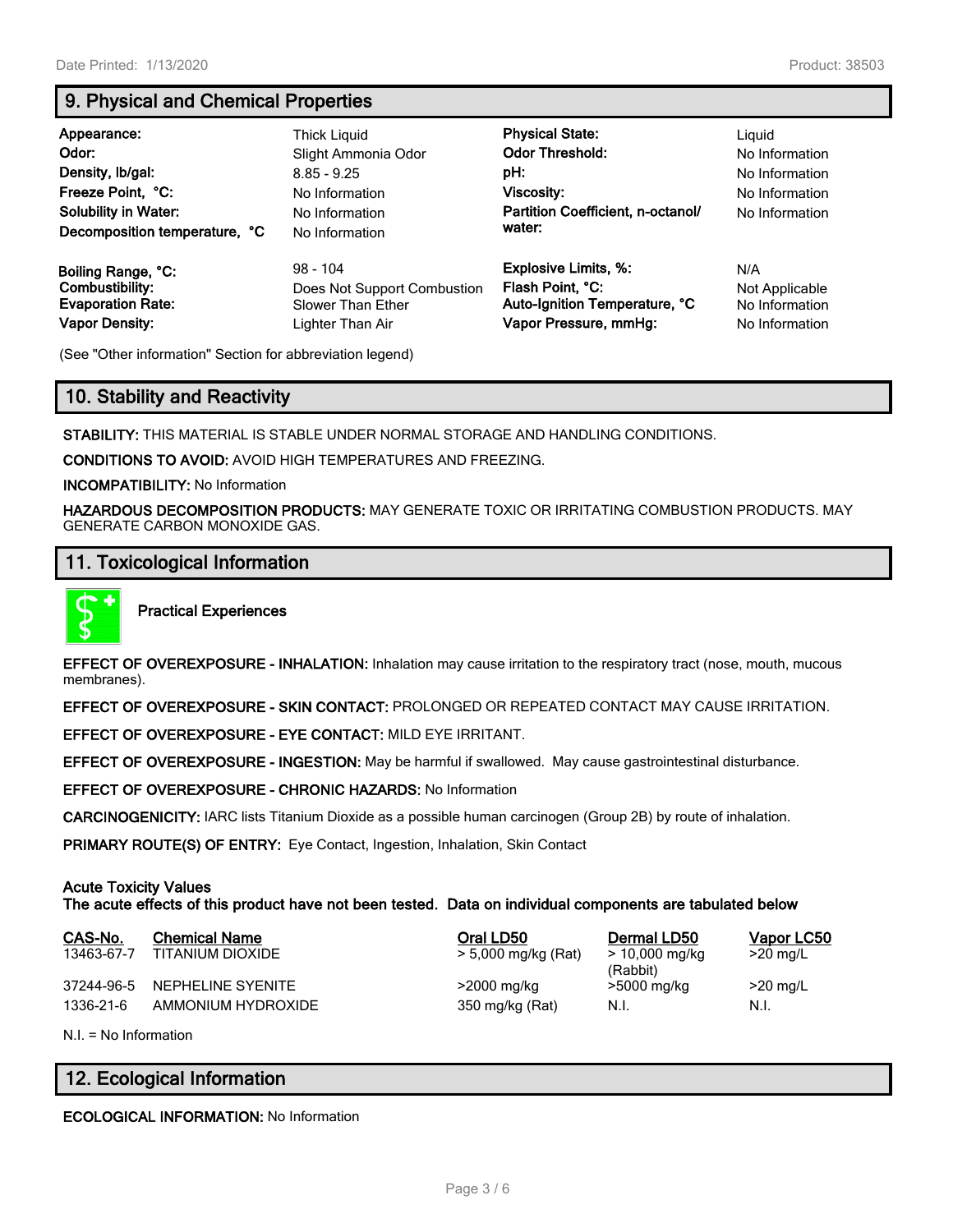# **13. Disposal Information**



### **Product**

**DISPOSAL METHOD:** DO NOT DUMP INTO ANY SEWERS, ON THE GROUND, OR INTO ANY BODY OF WATER. ALL DISPOSAL METHODS MUST BE IN COMPLIANCE WITH ALL FEDERAL, STATE/PROVINCIAL, AND LOCAL LAWS AND REGULATIONS.

**STEPS TO BE TAKEN IN CASE MATERIAL IS RELEASED OR SPILLED:** ISOLATE HAZARD AREA AND KEEP UNNECESSARY PEOPLE AWAY. DO NOT ALLOW THE LIQUID TO ENTER INTO ANY SEWERS, ONTO THE GROUND OR INTO ANY BODY OF WATER. FOR LARGE SPILLS, USE A DIKE AND PUMP INTO APPROPRIATE CONTAINERS. SMALL SPILLS, DILUTE WITH WATER AND RECOVER OR USE NON-COMBUSTIBLE ABSORBENT MATERIAL AND SHOVEL INTO WASTE CONTAINERS.

# **14. Transport Information**

**SPECIAL TRANSPORT PRECAUTIONS:** Not Regulated by DOT

**DOT Proper Shipping Name:** Not Regulated **Packing Group:** Not Regulated **Packing Group:** Not Regulated

**Hazard SubClass:** Not Regulated **DOT Technical Name:** Not Regulated **Resp. Guide Page:** No Information **DOT Hazard Class:** Not Regulated **DOT UN/NA Number:** Not Regulated

# **15. Regulatory Information**

# **U.S. Federal Regulations:**

### **CERCLA - SARA Hazard Category**

This product has been reviewed according to the EPA 'Hazard Categories' promulgated under Sections 311 and 312 of the Superfund Amendment and Reauthorization Act of 1986 (SARA Title III) and is considered, under applicable definitions, to meet the following categories:

#### None Known

#### **SARA SECTION 313:**

This product contains the following substances subject to the reporting requirements of Section 313 of Title III of the Superfund Amendment and Reauthorization Act of 1986 and 40 CFR part 372:

#### **Chemical Name CAS-No.**

AMMONIUM HYDROXIDE 1336-21-6

# **TOXIC SUBSTANCES CONTROL ACT:**

This product contains the following chemical substances subject to the reporting requirements of TSCA 12(B) if exported from the United States:

No TSCA components exist in this product.

# **U.S. State Regulations: NEW JERSEY RIGHT-TO-KNOW:**

The following materials are non-hazardous, but are among the top five components in this product.

#### **Chemical Name CAS-No.**

WATER 7732-18-5 ACRYLIC POLYMER<br>
No Chemical Name Found<br>
Proprietary No Chemical Name Found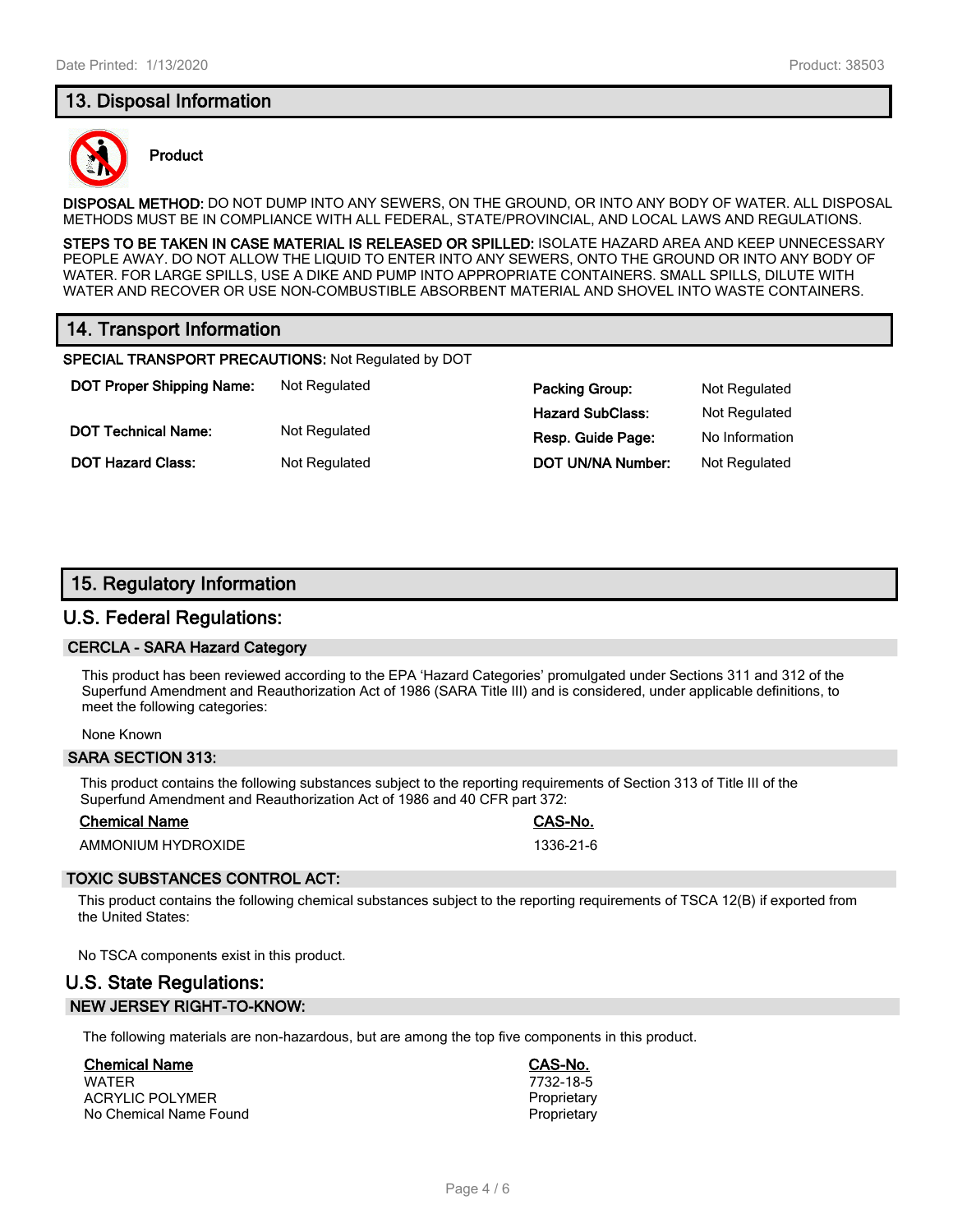### **PENNSYLVANIA RIGHT-TO-KNOW**

The following non-hazardous ingredients are present in the product at greater than 3%.

**Chemical Name CAS-No.** WATER 7732-18-5 ACRYLIC POLYMER **Proprietary** 

# **International Regulations: As follows -**

## **CANADIAN WHMIS:**

This MSDS has been prepared in compliance with Controlled Product Regulations except for the use of the 16 headings.

**WHMIS Class** No Information

| 16. Other Information                                                                            |  |                      |                         |                    |   |                             |      |
|--------------------------------------------------------------------------------------------------|--|----------------------|-------------------------|--------------------|---|-----------------------------|------|
| <b>Revision Date:</b><br>1/7/2020                                                                |  |                      | <b>Supersedes Date:</b> |                    |   | 6/21/2019                   |      |
| Reason for revision:<br>No Information<br>Datasheet produced by:<br><b>Regulatory Department</b> |  |                      |                         |                    |   |                             |      |
| <b>HMIS Ratings:</b>                                                                             |  |                      |                         |                    |   |                             |      |
| Health:                                                                                          |  | <b>Flammability:</b> | 0                       | <b>Reactivity:</b> | 0 | <b>Personal Protection:</b> | N.I. |
|                                                                                                  |  |                      |                         |                    |   |                             |      |

#### **Text for GHS Hazard Statements shown in Section 3 describing each ingredient:**

| H302 | Harmful if swallowed.                    |
|------|------------------------------------------|
| H314 | Causes severe skin burns and eye damage. |
| H335 | May cause respiratory irritation.        |

**Icons for GHS Pictograms shown in Section 3 describing each ingredient:**



Legend: N.A. - Not Applicable, N.E. - Not Established, N.D. - Not Determined